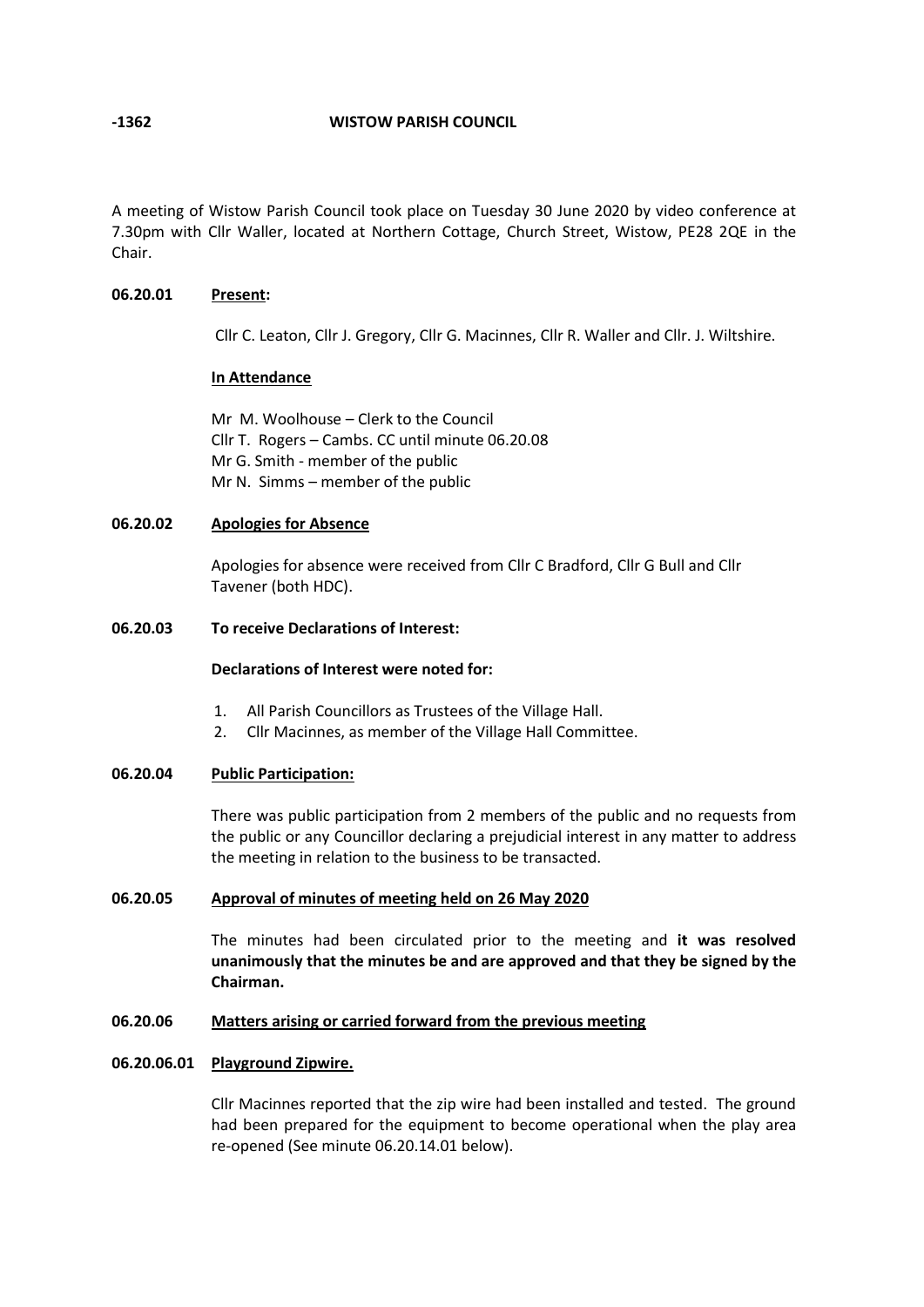**-1363-**

## **06.20.06.02 Street Lighting.**

Cllr Macinnes reported that the some of the installation was yet to be completed and stated that he would chase Balfour Beatty to establish when it would be complete.

## **06.20.06.03 Village Plan.**

The meeting agreed that development of the updated plan was a longer term matter and further consideration would await greater clarity of likely issues and concerns once the pandemic has subsided. It was further agreed to include this matter on each monthly agenda.

## **06.20.06.04 Village Funday.**

It was considered that it was unlikely a village Funday would take place in 2020 and it was agreed to postpone the event until summer 2021, when restrictions on public gatherings and social interaction imposed due to the pandemic would have hopefully been removed.

### **06.20.06.05 The Environment, including Emergency Plan.**

Cllr Wiltshire that he had nothing to report save that both District and County councils were focused on combating the social effects of the coronavirus pandemic.

#### **06.20.07. County Councillor report:**

06.20.07.01 Cllr Rogers reported on items of note from Cambs. CC and explained that not a lot was happening outside of dealing with the pandemic.

#### **06.20.07.02** Library Opening.

The Council was to open libraries and some other facilities from  $4<sup>th</sup>$  July subject to safety concerns being met.

#### **06.20.07.03** Shielded list.

There were c17500 residents in the county identified as being at risk from Coronavirus and whilst HMG continues to revise the categories of people "at risk", Council policy was to not retain people on the register and support them all.

## **06.20.07.04** Cambridge University

It was not certain if the university would have a physical intake of students in September. Mr Simms commented that his college was working on the assumption that students would attend.

### **Cllr Rogers left the meeting**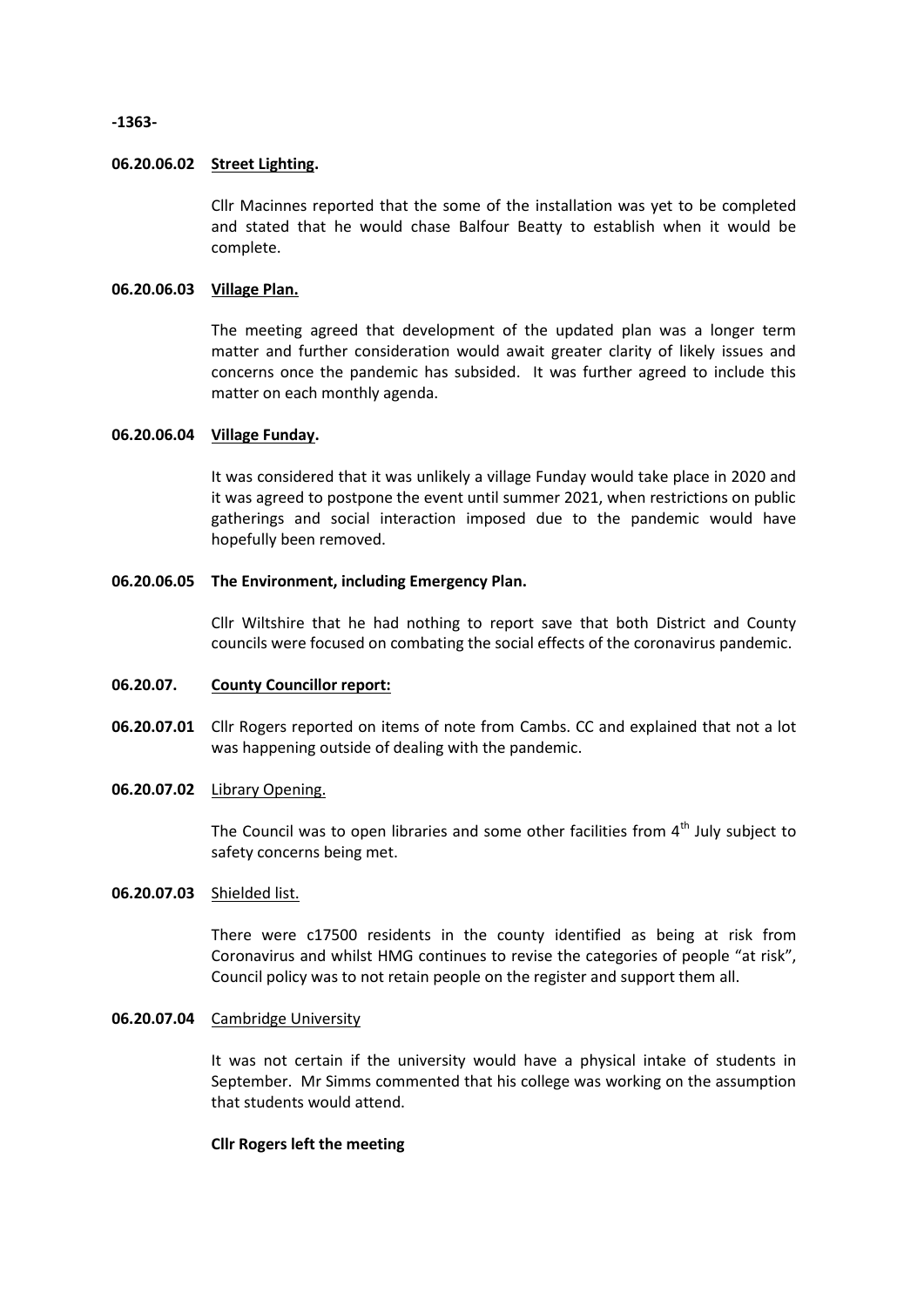**-1364-**

### **06.20.08 Planning**

The meeting noted that there were no planning issues to consider.

#### **06.20.09 Finance**

## **06.20.09.01** To approve the accounts for payment: 30th June 2020.

| <b>Date</b> | <b>Ref No</b> | <b>Pavee</b>      | <b>Description</b>             | Amount   |
|-------------|---------------|-------------------|--------------------------------|----------|
| 30/06/20    | 455           | Garden Reclaim    | <b>Grass cutting</b>           | 518.00   |
| 30/06/20    | 456           | <b>HMRC</b>       | Clerk's PAYE April - June 2020 | 169.00   |
| 30/06/20    | 457           | Mr. M Woolhouse   | Net salary June 2020           | 260.00   |
| 30/06/20    | 458           | Wicksteed Leisure | Zip Wire Installation          | 14700.29 |

### **06.20.09.02** Income and Expenditure Account

The Meeting noted the income and expenditure account for the month.

### **06.20.09.03** Bank Reconciliation

The meeting noted the bank reconciliation for the month.

### **06.20.09.04** Bank Balances

The Meeting noted the current and savings account balances as at  $30<sup>th</sup>$  May 2020.

### **06.20.09.05** Banking Arrangements

The Clerk reported that because of the length of time in opening the accounts, he proposed that the Council should pass a further resolution opening the accounts with Cllrs Waller, Leaton and Bradford as signatories and add Cllr Macinnes and Gregory subsequently. **It was unanimously agreed** to pass the resolution in the form of the previously circulated draft. Outstanding pieces of personal documentation would be discussed with the appropriate Councillor outside of the meeting.

## **06.20.09.06** Budget Update

The meeting considered the previously circulated analysis of the financial year against budget with the Clerk identifying notable variances. In addition the meeting noted the previously circulated Financial Overview providing details of the overall financial position of the Council. Cambs. CC had issued the remittance advice for the grass cutting undertaken on its behalf and payment was awaited.

## **06.20.09.07** Internal Audit

The Clerk reported that LGS (the payroll services provider) had been appointed to undertake the 2020 internal audit. He added there was a delay in submitting the VAT refund paperwork because he was awaiting some copy invoices.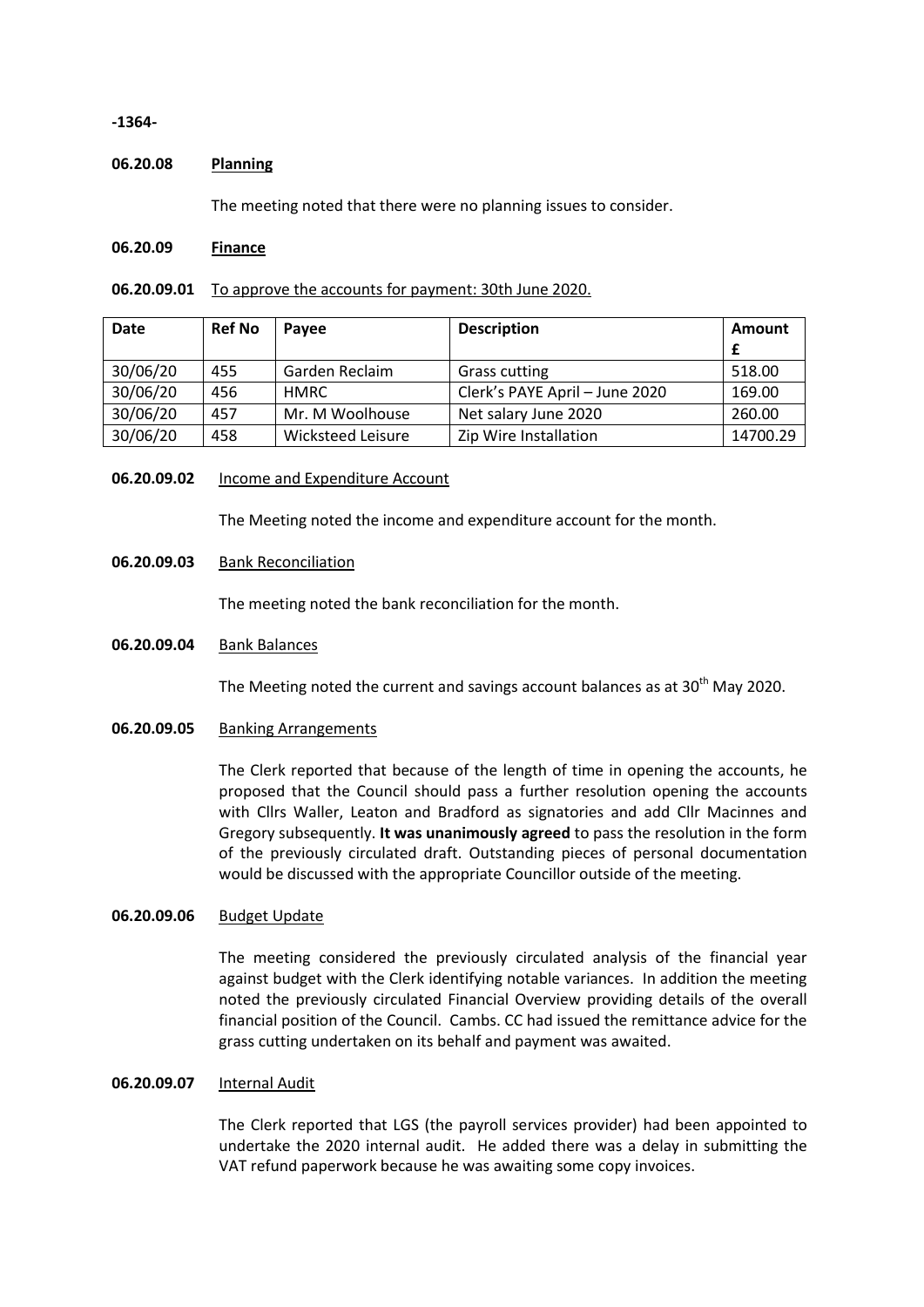**-1365-**

#### **06.20.10 Traffic, Highways & Road Safety.**

- **06.20.10.01** The meeting noted the previously circulated correspondence
- **06.20.10.02** The meeting considered the previously circulated letter from Mr. Cheeseman and his offer to undertake a survey of villagers' views regarding traffic calming measures on through routes within the village. Cllr Wiltshire explained that Speed Watch was due to recommence shortly and Mr. Smith offered to publicise the need for volunteers on Facebook and Neighbourhood Watch, Cllr Macinnes agreed to contact Mr. Cheeseman and Cllr Leaton offered her services in support.

## **06.20.11 Policing Matters:**

No incidents in the village of Wistow were reported with all alerts posted to Wistow Parish Council's Facebook and Neighbourhood Watch pages.

## **06.20.12 Correspondence and Communication**

**06.20.12.01** The meeting noted the previously circulated correspondence which members confirmed that they had read.

#### **06.20.12.02** Rose Homes.

The clerk reported that he had written to Rose Homes setting out the Council's viewing that the offer of help regarding the power supply to the defibrillator was linked to supporting the application for planning permission to the field in Church Street. A response had yet to be received.

#### **06.20.12.03** Garden Reclaim

The meeting considered the previously circulated correspondence which explained why the level of service received has fallen in recent months. Whilst councillors recognized that personal circumstances had been affected by the pandemic, the marked decline in service could not be accepted such as failure to remove grass cuttings, omitting areas and not undertaking the contracted number of cuts. Cllr Waller stated that he had provided another copy of the contract and would speak to Mr. Sargent emphasizing strongly the need to adhere to the agreed contract.

## **06.20.13 Village Maintenance**

Save as reported in correspondence, matters arising or portfolio reports there was nothing to report.

#### **06.20.14 Verbal reports from Parish Councillors on matters arising from their portfolio responsibilities.**

#### **06.20.14.01** Litter/Playpark.

Cllr Macinnes reported that the national Litter Pick was proposed to be held in late September and agreed to circulate details to councillors.